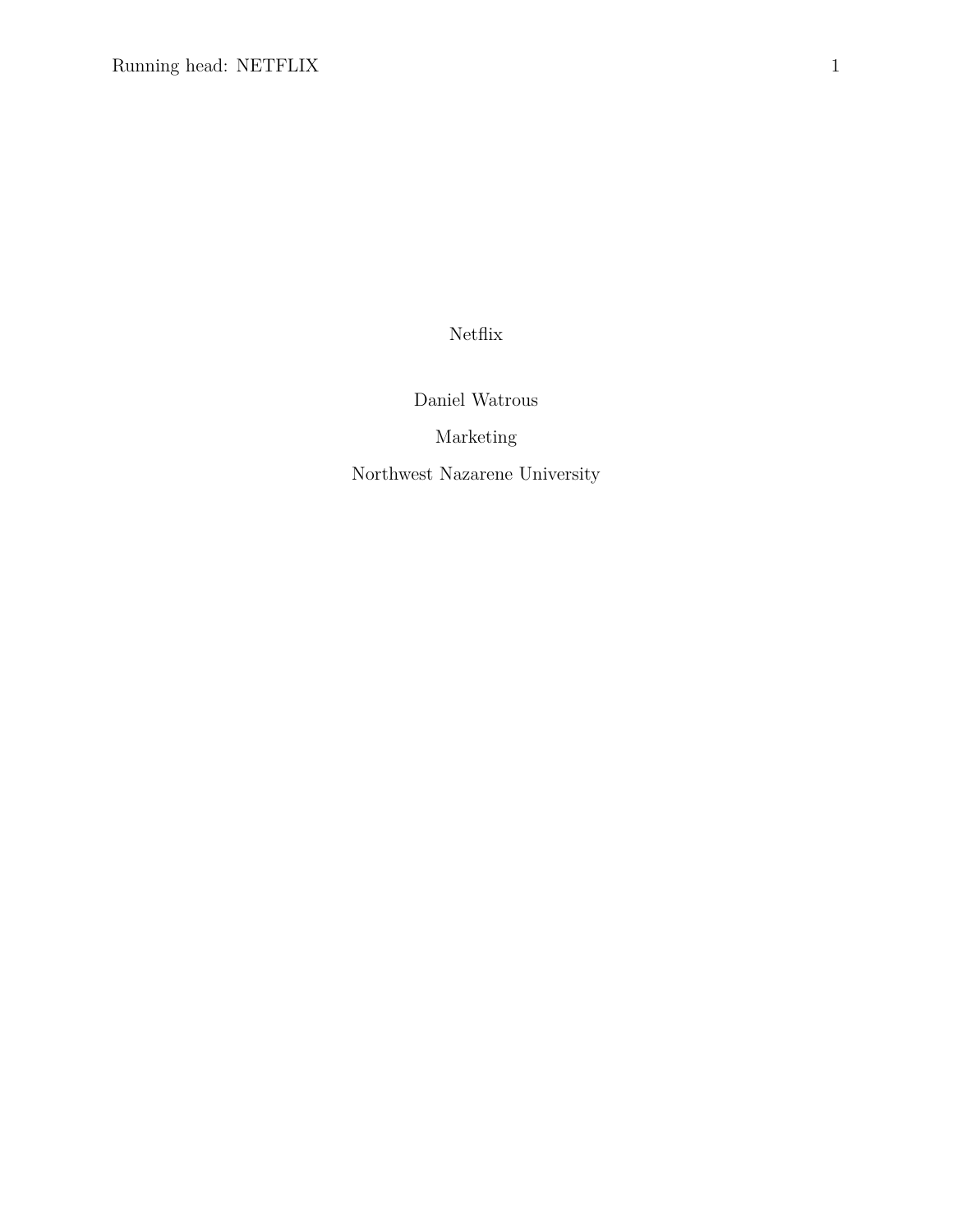### Netflix

Entertainment content, and the ways in which consumers engage with that content, have evolved rapidly in recent years. There have been a few transformational advances, including analog to digital and physical media to online delivery. With each advance, new technologies have emerged to accommodate the new method at scale. With Netflix, the introduction of a media streaming service prompted the development of new methods for managing streaming resources. As streaming became more popular, so too did the consumption of that content on mobile devices. Consumer trends show online delivery mechanisms continuing to replace physical media. The competitive landscape is still very segmented, with each competitor focusing on niche content. Licensing and contract negotiation with content producers presents one of the biggest challenges to the growth of online streaming of digital entertainment content. Critical success factors in Netflix's growth include content production, content licensing and stabilization of streaming infrastructure to reduce vendor dependence.

## **Industry Trends and Upcoming Trends**

#### **Physical Media**

The first consumer friendly distribution medium for movies was magnetic tape. Two competing formats of magnetic tape, Sony's Betamax and JVC's Video Home System (VHS) (Various, 2014b), were delivered to market withing a few years of each other. These made it possible for movies, previously confined to film and requiring projection technology, to be viewed in the home on a standard television. Some pitfalls of magnetic tape included relatively low quality, further degradation of quality with age and wear and limited duration.

In time, the magnetic tape media was replaced with optical discs. Whereas magnetic tapes used an analog signal technology, optical discs used a digital signal technology. This improved quality and eliminated the type of age degradation that affected magnetic tapes.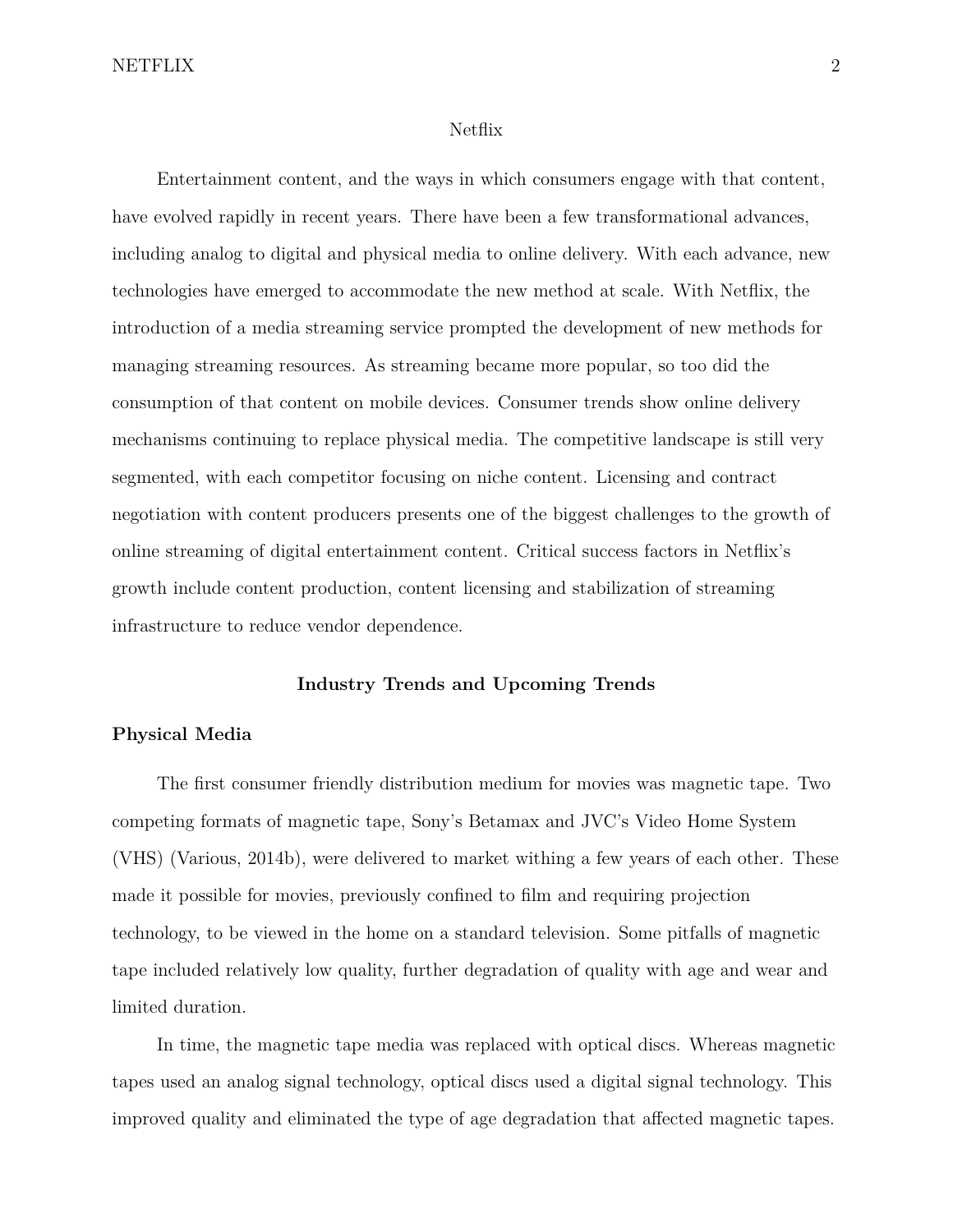Of the competing optical formats, the DVD disc, developed by a consortium of technology companies, became the dominant format (Various, 2014a).

Other significant distinctions between magnetic tapes and optical discs included the complexity to manufacture and replicate as well as the weight and size. Optical discs have no moving parts, are made up of a single unit and are manufactured from inexpensive plastic. They are also thin and small. These characteristics made it practical to deliver DVD media by mail in a cost effective way.

#### **Movie Rentals**

Initial costs of producing tape versions of movies and playback devices capable of displaying them on television sets were high. As a result, the prices were beyond the reach of most consumers. This price barrier was answered by the movie rental industry. In the beginning rental options include the playback device in addition to the movie tapes. As the playback technology became ubiquitous, rental stores focused only on the tapes. The transition from one physical media to another (VHS to DVD) had little impact on the rental market, since most consumers still came to brick and mortar locations to rent movies. However, the introduction of DVDs made mail order movie delivery practical, which opened a market for companies like Netflix in the late 1990s (Wesley, 2012).

### **Internet**

The advent of the Internet made possible the transmission of a variety of data in digital format from one location to another. Digital formats quickly expanded to accommodate still images, audio and video. These digital formats, also referred to as codecs, were inefficient and immature when it came to compression and transmission of data. This limitation was compounded by the fact that initial connections from one computer to another transferred data at very slow rates and at a high cost to consumers.

Advancements in networking technology improved over time making additional bandwidth available to average consumers. In the early 2000s, traditional telecom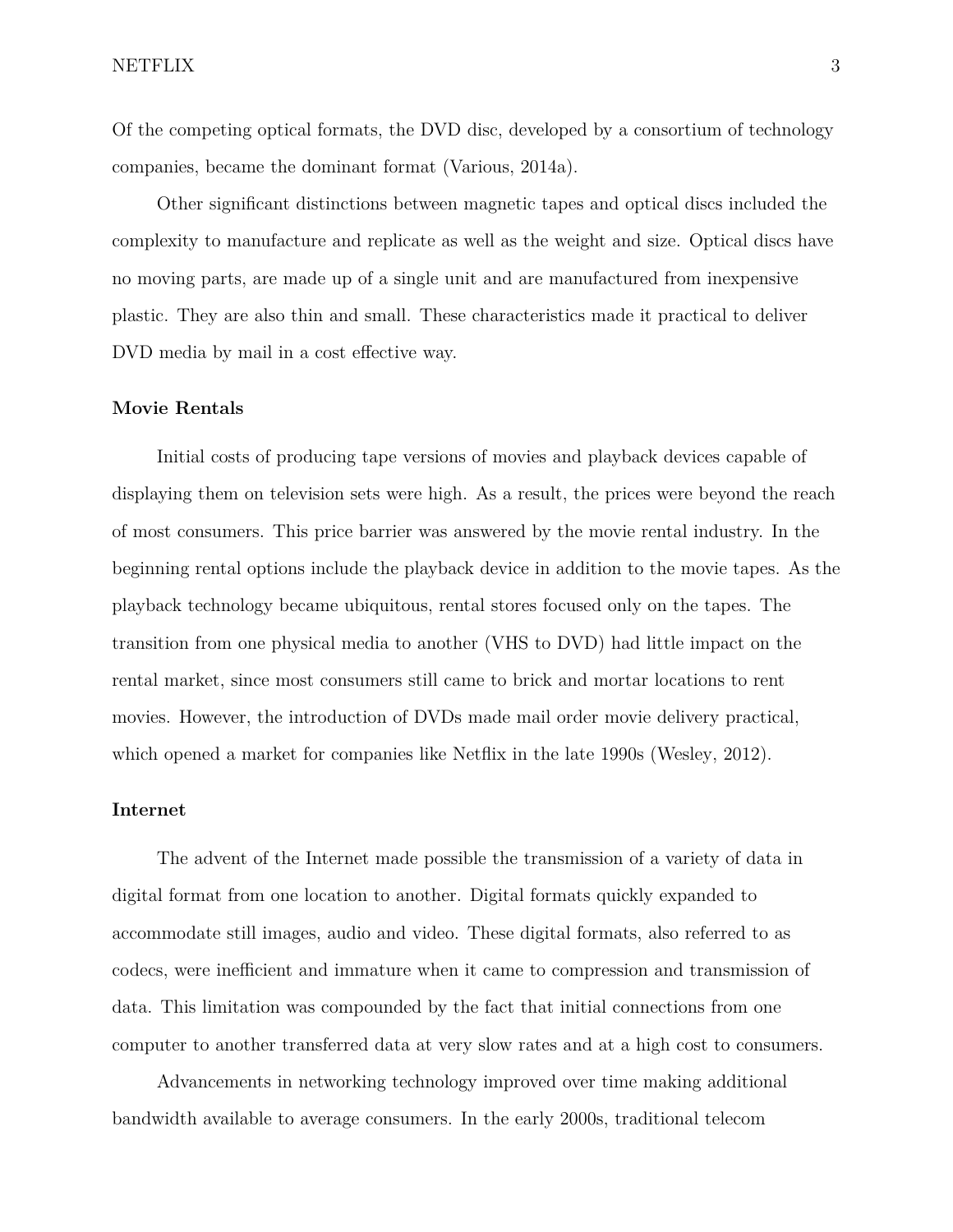companies began to offer consumer grade broadband service to the US market (Stats, 2014). Cable and satellite companies followed suit and offered broadband over their communication networks. By 2010, nearly 80% of the US population had access to the Internet with a third of those (85,287,100) using high speed connections.

The trend toward higher speed Internet connections enabled data sharing in ways that were not possible before. The first illegal peer to peer file sharing services began in 2005. Two years later, Netflix introduced an Internet Streaming service as a part of their standard subscription. (Wesley, 2012)

## **Strengths and Weaknesses of Netflix's Position in the Market**

## **Netflix USP**

Several characteristics make Netflix's market offering unique from competitors. Consumers are able to browse movie titles from the convenience of their own homes. Using the Netflix website, the consumer can create a list of desired movies and arrange them in the order that best interests them. When one movie is returned, the next movie in line is automatically sent out.

Another benefit to the customer is that the service is a fixed cost. The consumer never pays more than the monthly subscription, regardless of which movies or how many movies are viewed. Netflix also offers a large selection of movie titles, which increases consumer choice. This is made possible in part by the centralized nature of their warehouse.

# **Agile**

At the time Netflix was founded, Blockbuster, the market leader for movie rentals, had twelve years of history and success. Larger companies have a tendency to get mired in bureaucracy and complacency, which can retard the process of innovation (Astley, 1985). The fact that Netflix was a younger and smaller organization enabled them to make decisions with more agility and flexibility than competitors, like Blockbuster.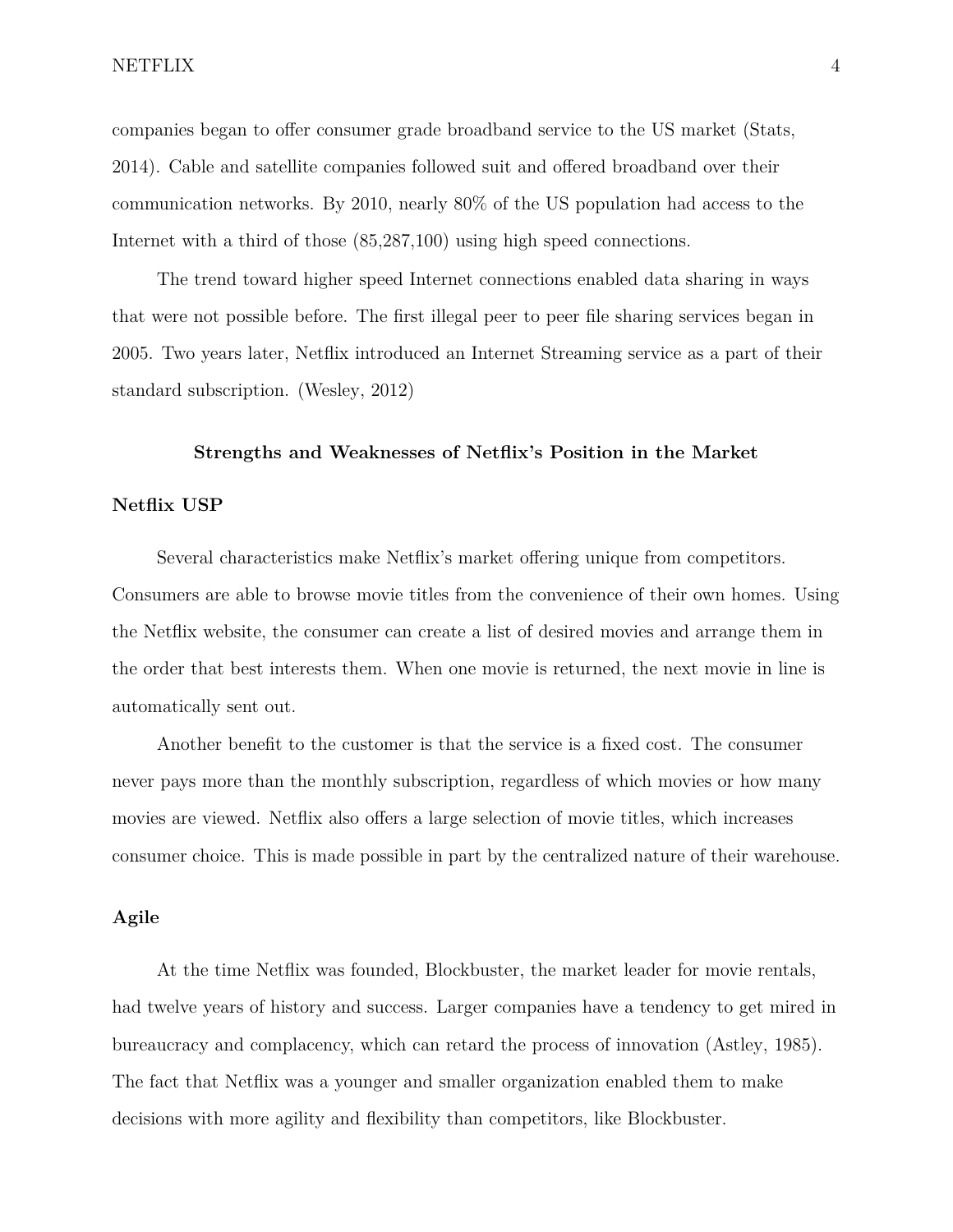# **Weaknesses**

One thing going against Netflix was lower market share. Despite fast growth, Netflix competitors held dominant market positions. Unlike their competitors, Netflix didn't have any physical presence in the communities it served. This meant that some traditional methods for establishing brand and taking mind share were unavailable to them.

#### **Analysis of Netflix's Competition**

The competitive landscape working against Netflix includes a few different categories. Some of these categories are local rental stores that rent physical discs, such as Hastings, Automated rental kiosks, such as RedBox, on demand streaming services with a broad library of titles, including new releases, like Vudu and network associated streaming services, such as Hulu.

# **Capital**

The capital structures associated with these competitive categories varies significantly. Some have very minor requirements, like automated rental kiosks, while others have significant personnel requirements, like Hastings, or highly complex technical and contractual requirements like Vudu. This makes capital analysis and comparison difficult and may add little value.

## **Market Share**

Measuring market share will also be different. Most of Netflix's competition does not offer a subscription service. Market share will vary from month to month. The absence of contracts also makes movement within the market easier for the consumer. Brand loyalty may be more difficult to garner in the absence of a subscription. In all these respects, Netflix has an advantage, although network associated services, like Hulu, are beginning to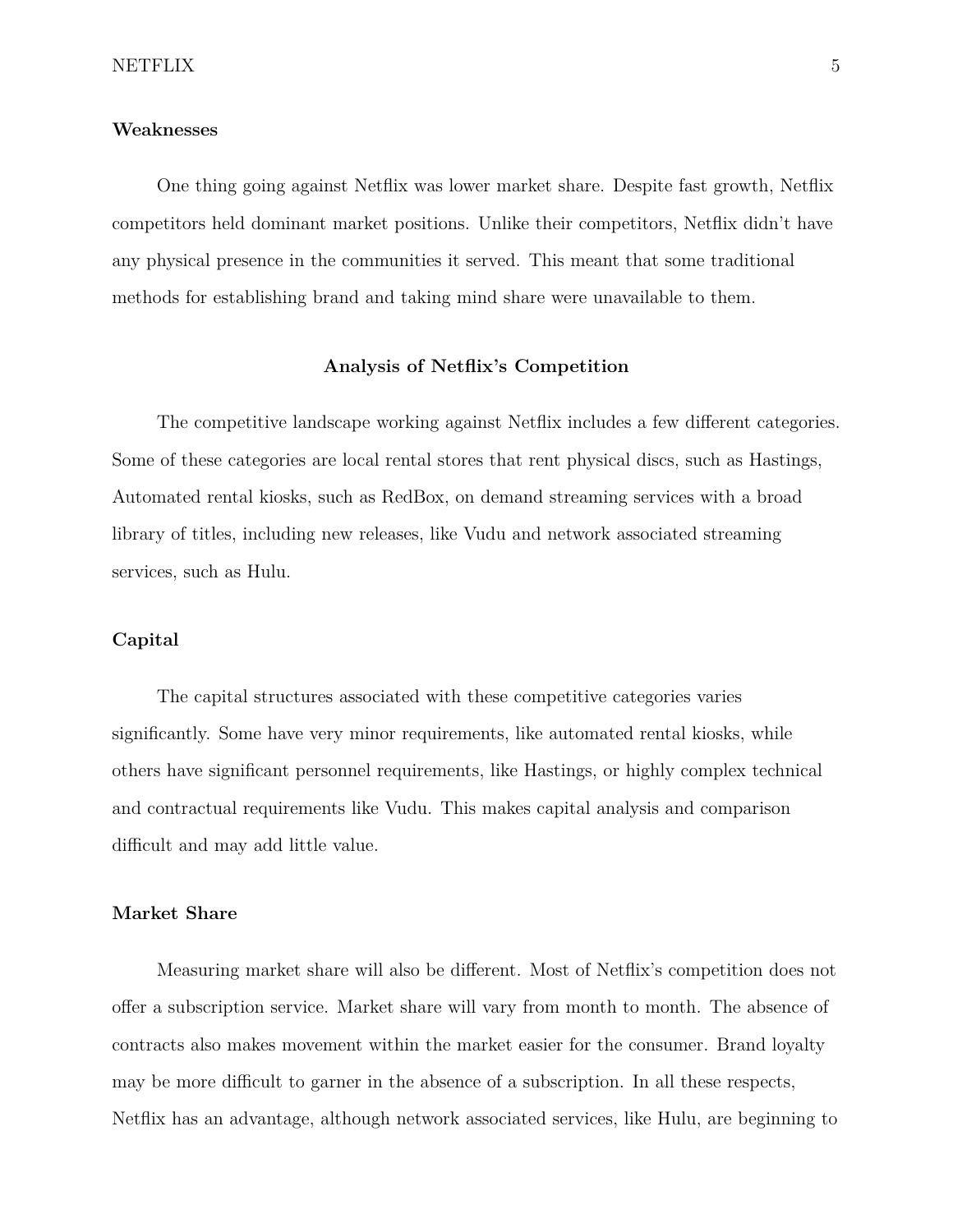offer monthly subscriptions as well. In those cases, content diversity will be a primer driver in determining market share.

### **Brand**

In terms of household presence, or more specifically, family room presence, Netflix logo appears on more devices than most of their competitors. This is changing with the latest generation of app enabled devices, such as smarter televisions and BluRay players. In the case of apps, there is still a strategic opportunity for Netflix to partner with OEMs to build support for their service into consumer devices in a conspicuous way. Netflix's competitors have been unable to gain the same traction, despite similar efforts with OEMs. One example is the Vudu service. In these cases, the customer perceived value remains low compared to kiosk rentals and even brick and mortar rental stores. Netflix needs to maintain the low cost, high value perception it has established.

# **Threats and Opportunities for Netflix**

# **Infrastructure**

Among media companies, Netflix delivers an enormous amount of content online. The technical solutions to accomplish streaming of data at this level is still very immature and complicated. Even sites like YouTube were founded only a couple of years before Netflix introduced its streaming service, and most YouTube videos were only a few minutes long.

Traditional broadcast television use a single powerful antenna which transmitted a single signal over the air. There is no limit to the number of devices that can receive the signal. In other words, if one television or one hundred million televisions receive the signal, no additional resources are required. The nature of streaming digital content over the Internet is quite different. Every device that wants to consume media requires it's own connection and stream of data. This means that the for every streaming customer, additional hardware resources are required. Whereas traditional broadcasting could scale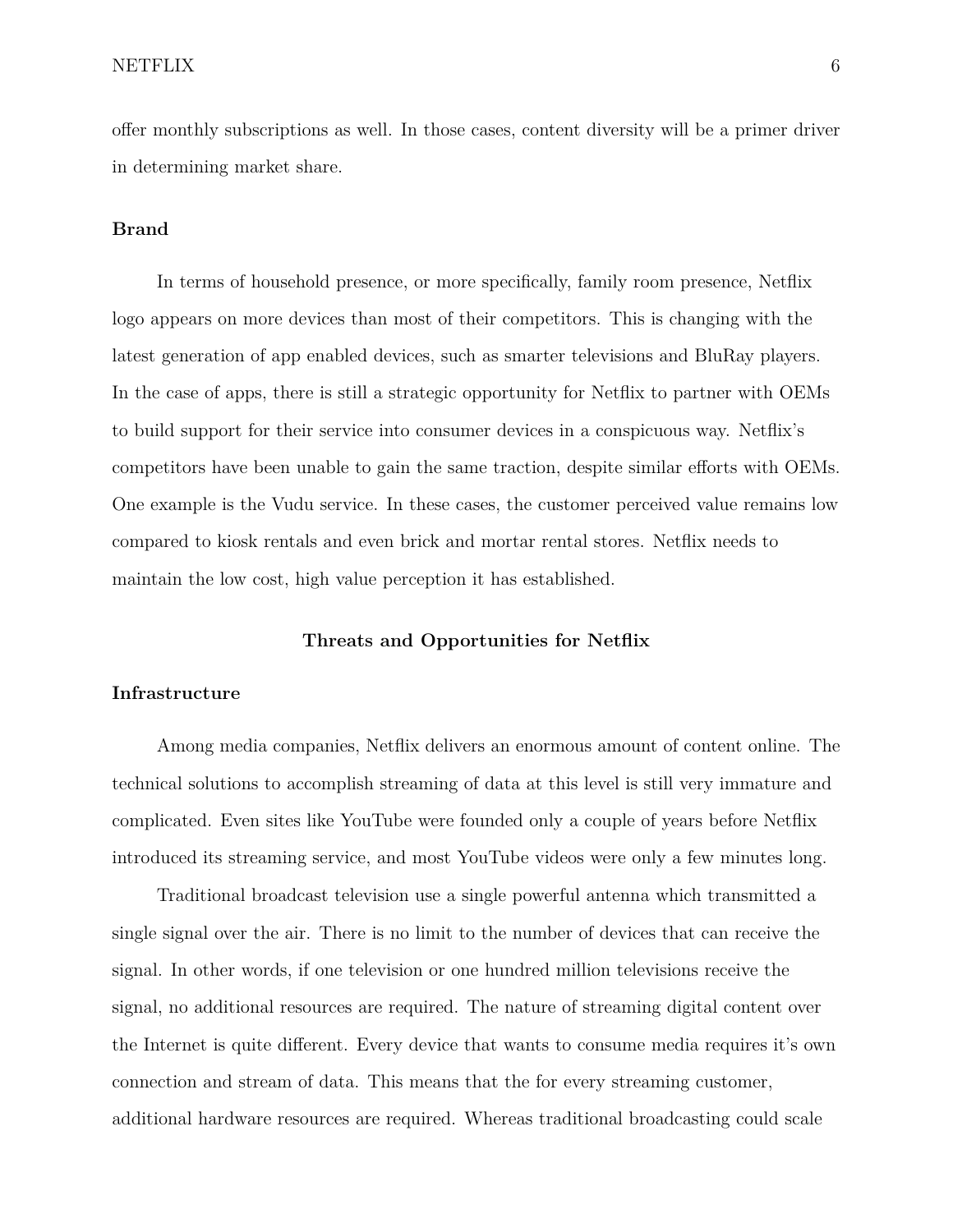without additional cost to any number of viewers, online streaming requires dedicated resources for every viewer.

This dependence on hardware has created some technological risks for Netflix. Matching resource allocation to peak and low viewing patterns is complicated. Burst capacity to accommodate unexpected spikes in traffic is also required. Network latency can affect viewing quality which necessitates geographic collocation of streaming servers. Note that the complexity of these issues caused Blockbuster to partner with Enron Broadband Services rather than develop the expertise in house (Wesley, 2012). The initial failure of Blockbuster's streaming service was blamed in part on Enron's failure to successfully respond to these issues.

Netflix approach to these problems came in the form of a partnership with Amazon by way of the Amazon Web Services offering. This allowed Netflix to provision new resources in minutes, in a number of regions globally and to decommission those same resources when the capacity was no longer needed. This fluid access to compute and network resources enabled Netflix to create a flexible streaming offering in a cost effective way.

The partnership between Amazon and Netflix hasn't been without its issues. There have been some notable instances where the Netflix service became unavailable due to failures with the Amazon cloud service (Clay, 2012). Netflix may be well positioned to create a more tailored cloud offering designed specifically for streaming intended to accommodate a portion of their capacity needs and completely under their control. This would help mitigate unexpected failures with vendors like Amazon and may even become a product they could sell to other media companies interested in streaming content.

## **Device support**

Another common initial approach to streaming content over the Internet was to require special hardware or be tethered to a personal computer (Wesley, 2012). Netflix understood early on that consumers wanted to consumer their streaming content on any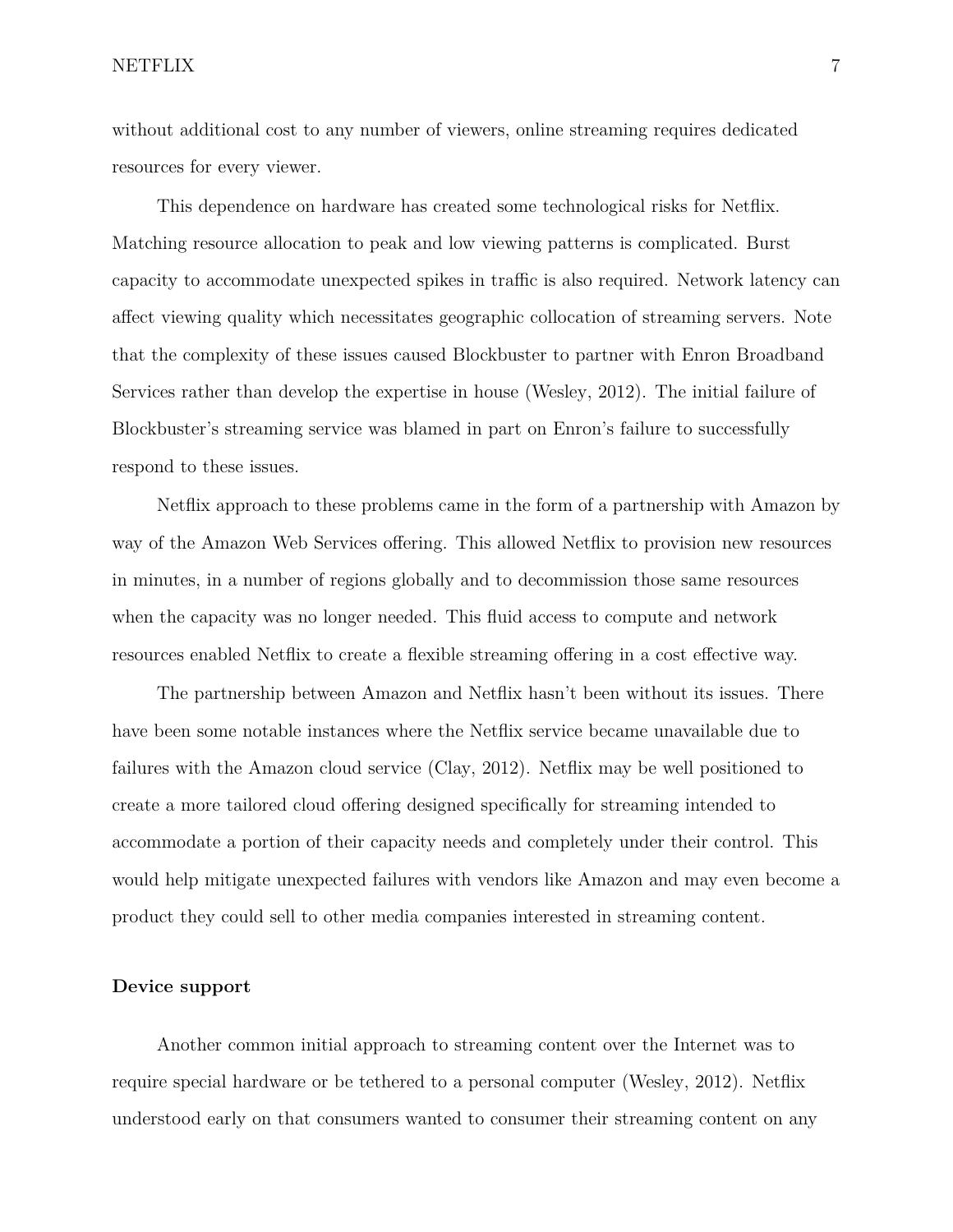device, anywhere. To address this, they worked closely with hardware manufacturers, including game console makers, DVD player manufacturers and other OEM hardware vendors to make it possible to stream the Netflix service easily. By meeting this challenge with vision and innovation, Netflix became available on many devices already connected to home television sets.

Another tendency that Netflix pushed aside was to abandon the paranoia typical with companies like Microsoft and Blockbuster that want to charge for every aspect of the service and control the user's access. For example, Blockbuster wanted to charge a premium for their streaming service (Wesley, 2012), whereas Netflix's offering was always unlimited. This was appealing to consumers.

#### **Recommendations for Netflix's Distribution Strategy**

#### **Physical media**

The Netflix business began with the distribution of physical DVDs by mail. Over time their service grew to include BluRay discs and video games. There are reasons to maintain these physical offerings, at least for now. For example, streaming of video games over the Internet is prohibited due to licensing and console design. Physical discs contain more media than just the movie, including commentary, special features, different languages, etc. Not all movies stream in HD, and those that do require very high bandwidth to accommodate the amount of data transfer. In spite of these benefits of physical media, subscriptions to Netflix's mail service are declining (Roettgers, 2013).

#### **Online**

Increasing availability of high speed Internet, including fast data available on mobile devices, like phones and tablets, suggest that streaming will continue to increase in popularity. Netflix needs to maintain it's commitment to a variety of form factors, including devices as small as cell phones and as large as big screen televisions.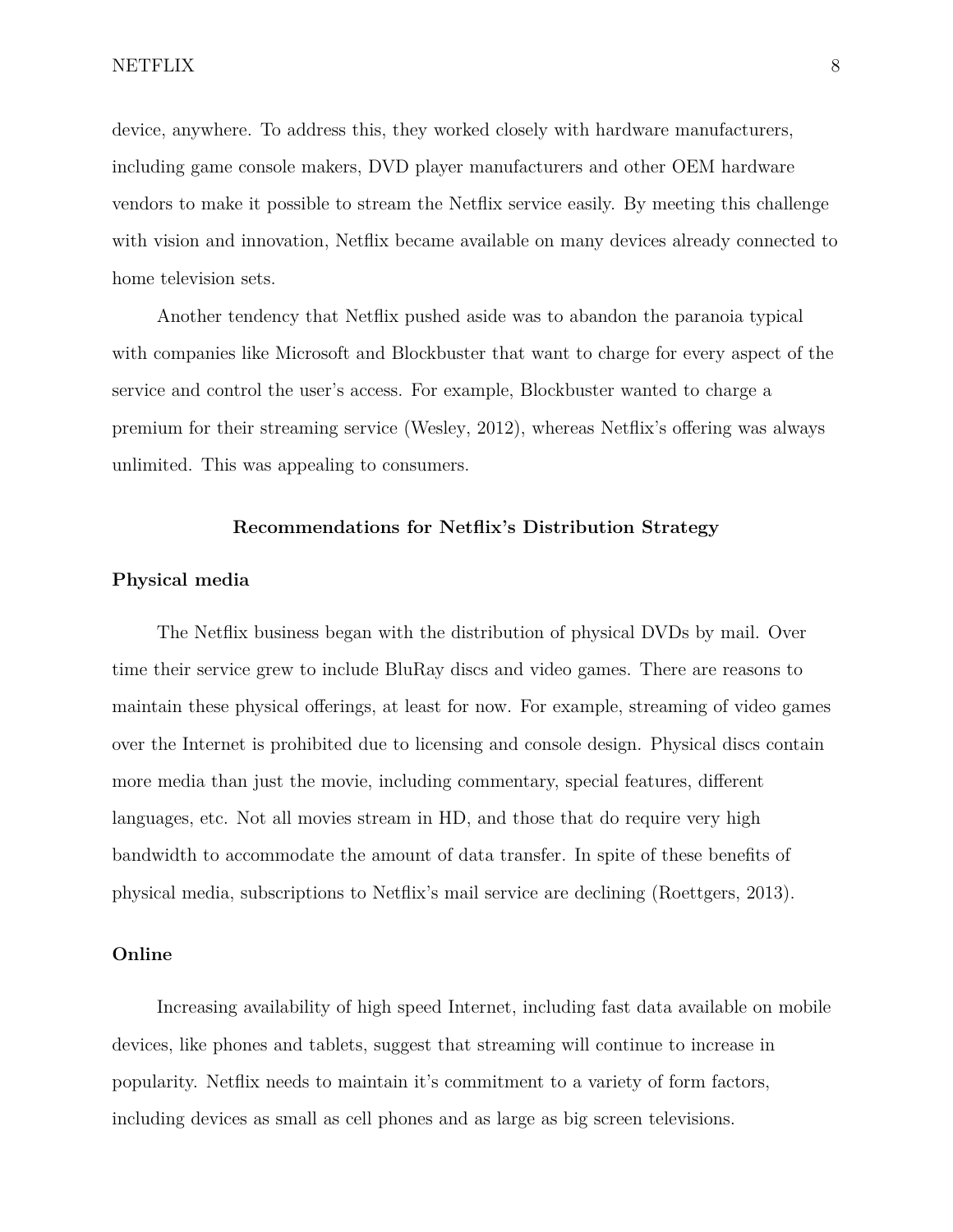Many customers would like to be able to download content while they are near a fast connection and the view that content even when their device is offline. This may include situations like downloading while in an airport to view while in the air. This added flexibility would give viewers more choice regarding when and where they consume the content that's available through the service.

Netflix has remained committed to a fixed cost offering. Unfortunately this has prevented them from streaming a wide selection of popular movies. As more viewers subscribe to the streaming service, pressure to offer more movies is likely to increase. One way to address this is by adding a pay-per-view option for certain content. Offering both fixed cost and pay-per-view represents a number of challenges, including contract negotiation and digital content protection.

# **Recommendations to Increase Market Share and Customer Base**

### **Unique content**

One aspect of the Netflix business over which they have no control is the actual content that they stream. For this content they rely on movie producers to create the content and then they must navigate the complex legal and contractual environment to make that content available to their subscribers. One way to expand mitigate this problem and expand their customer base is to create programming that is unique to their platform. This would be similar to the way that broadcast networks created unique content to expand their market share and customer base.

Even without creating unique programming for their platform, they can still provide some niche programming, such as old movies that may not be popular enough to justify broadcast over traditional networks or educational programming. In the case of niche programming, the fact that each viewer consumes a streaming resource works to the advantage of Netflix. They only incur costs associated with the small number of viewers interested, but to those viewers, the Netflix service becomes a necessity.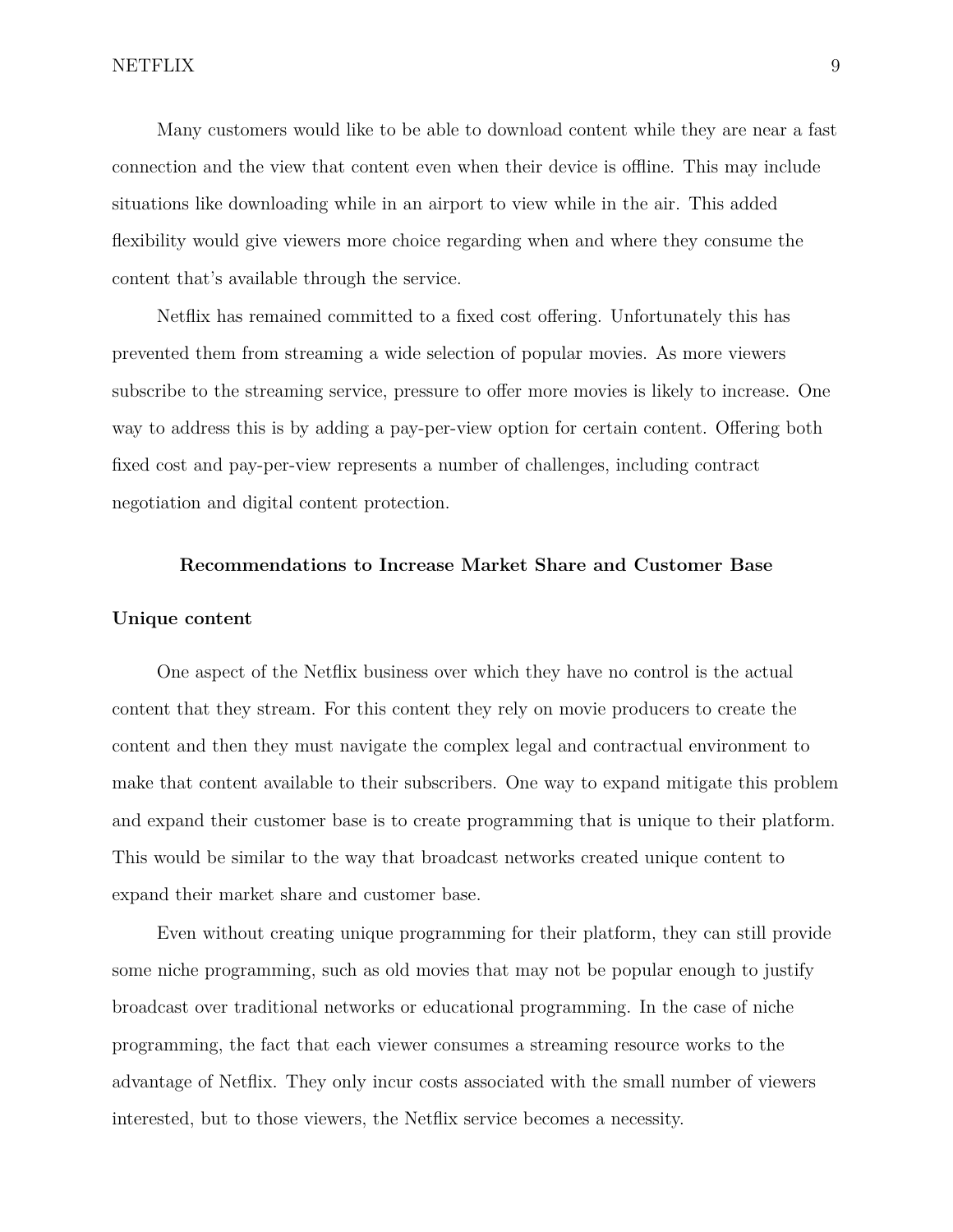# **Play to strengths**

Good will and good reputation